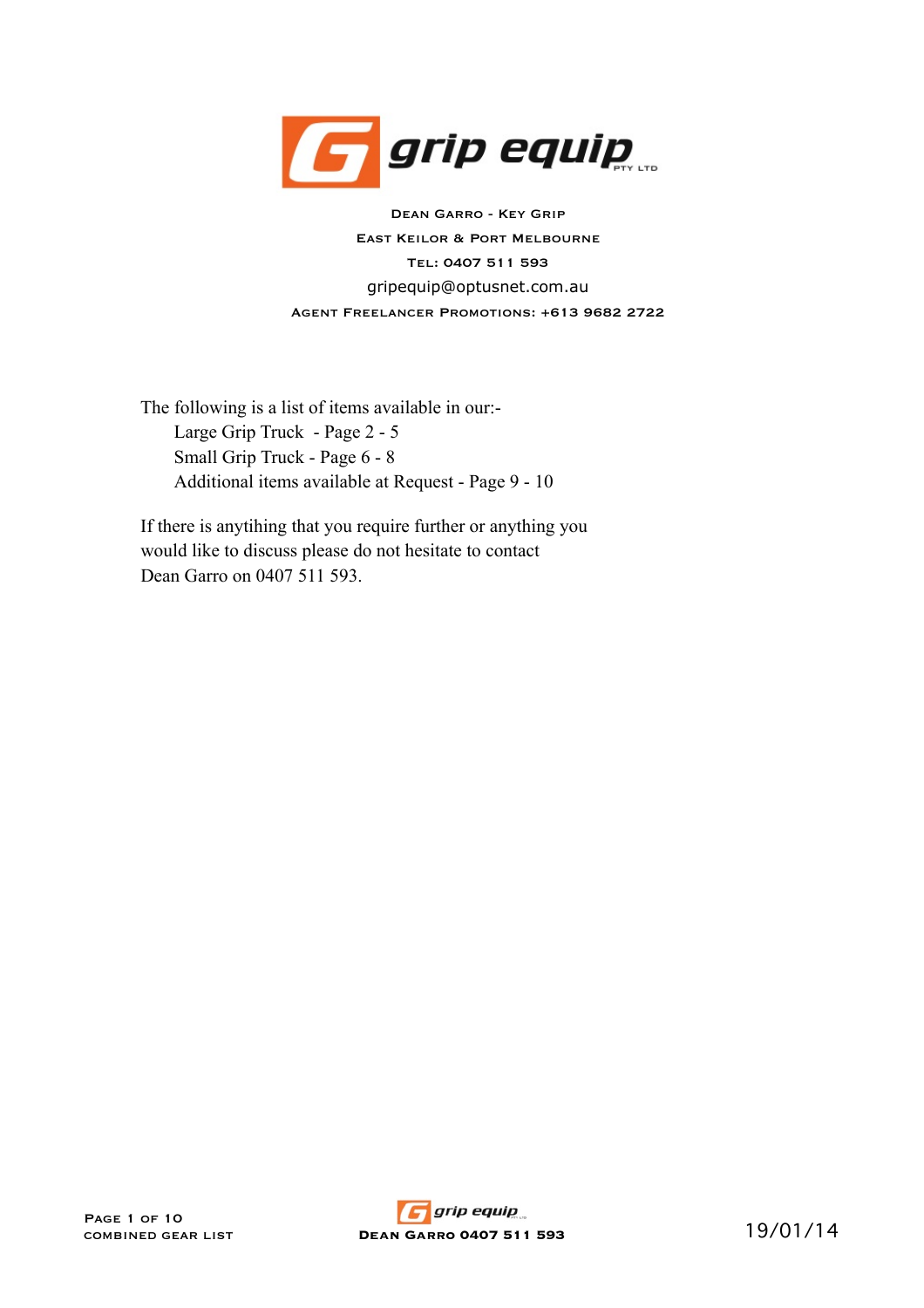# **Large Grip Truck**

# Standard Contents

#### **Truck**

Volvo F7, 22 Ton Pantech, Length 10mts, Width 2.4mts, Height 3.75mts Registration: QHW-318

## **Camera Crane**

 Filmair Giraffe Classic Crane Minus 17' to 35' in height, Ridable to 24'6", track wheels and pneumatic wheels. Roll on, roll off system Losmandy Porta-Jib Multi Length arm reach up to 7ft payload up to 45kg

## **Camera Dollys**

Fisher 10, rise and fall, including accessories. Modern Studio 32 Wheel Dolly (Centipede dolly) Modern Studio, Four Wheel Steer Western / Doorway Dolly, with cheese plate deck Filmair Giraffe base Dolly 620mm Gauge

#### **Fisher Dolly Accessories**

Rotating Offset Moy / 150mm bowl High boards, low boards and divers etc 6" Riser 12" Riser Fisher Ubangi, 24" offset Studio Wheels Super Soft Compound Pneumatic Wheels Track Wheels Moy to Euro Adaptor 4 Way Leveling Head, moy Waffle Adaptor Variable Offset Mount Low Shot Head, moy

## **Track**

Precision dolly track AFX: 620mm gauge, 100ft Filmair crane Track: 1 metre gauge, 54ft

# **Camera Accessories**

Walter Klassen Sidestep III 36" Slider Moy /150 bowl 10ft linear rail Slider (Can run Inverted) Pipe Dolly Slider Weaver Steadman 2 & 3 Axis Fluid Head Ronford F7 2 & 3 Axis Fluid Head Panther Gas Bazooka Panther sliding Ubangi II Super base Bazooka base Spyder Hi Hat Moy/Euro Spyder Hi Hat Moy/150mm bowl (Movie Grip folding style) Camera Rocker Plate and Swivel (low shot) Half Head (Static Head or lock bowl) 150mm Paddle Mount, Adjustable, 150mm bowl Paddle Mount, Fixed 3 Feet, 150mm bowl Paddle Mount, Fixed 4 Feet, 150mm bowl Paddle Mount, Fixed 3 Feet, Centre Mounted Arri Slide Plate

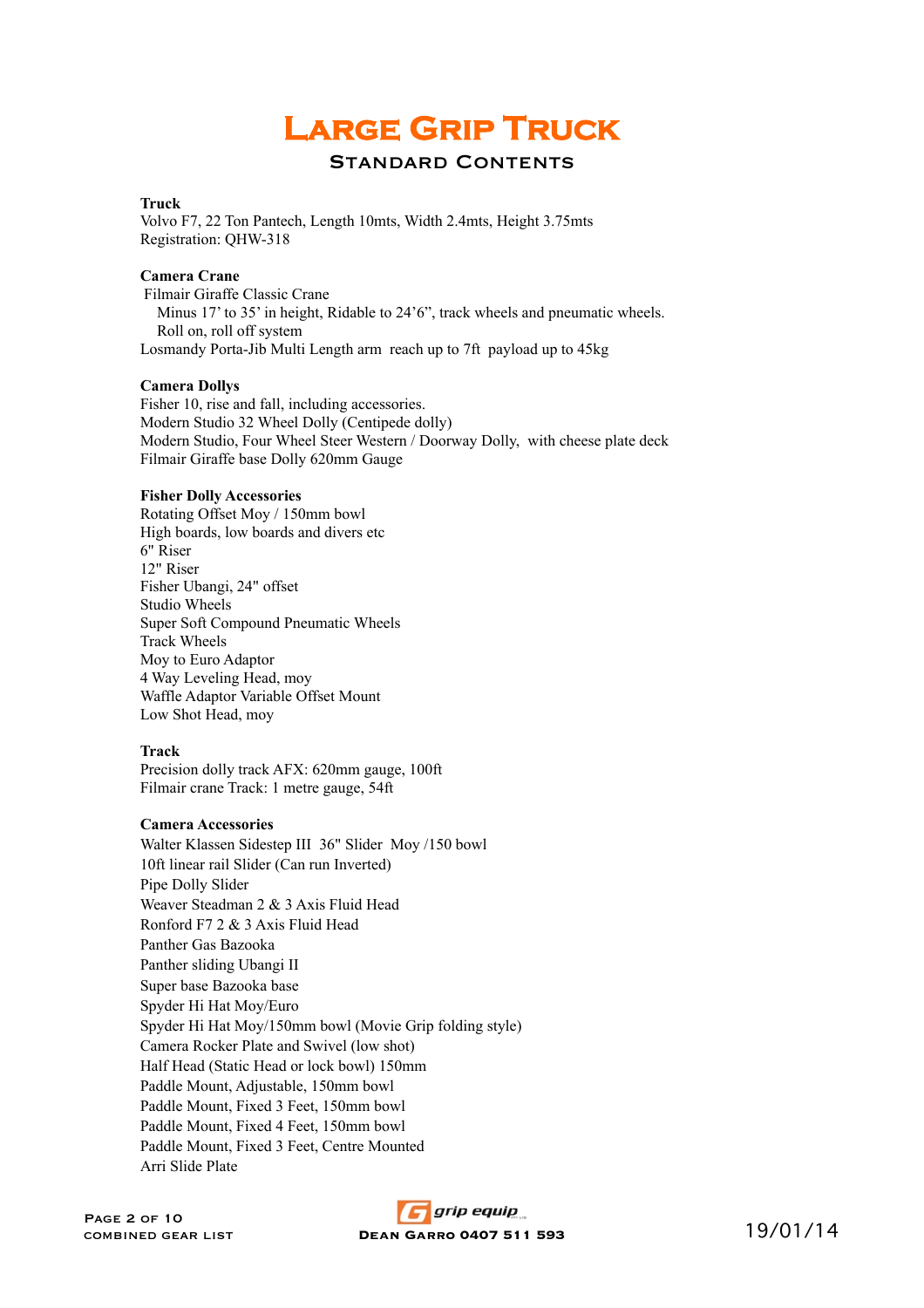# **LARGE TRUCK CONTINUED**

| <b>Camera Accessories Continued</b>                         |       |
|-------------------------------------------------------------|-------|
| Dolly/Cam Monitor                                           |       |
| Vibration Isolator (Moy/150mm bowl)                         |       |
| Camera Wok                                                  |       |
| Cheese Plate, 45 degrees                                    |       |
| Camera Rod Starter 5/8                                      |       |
|                                                             |       |
| <b>Bungee Rig</b>                                           |       |
| Inclinometer                                                |       |
| Trophy Bowl 150mm                                           |       |
| Offset Bowl 150mm                                           |       |
| Cine-Saddle                                                 | Qty 2 |
| <b>Spring Balancers</b>                                     | Qty 2 |
|                                                             |       |
| <b>Camera Rigging Equipment</b>                             |       |
| Limpet Mount, 10", with scaffold adaptor                    | Qty 4 |
| Limpet Mount, 6", with 5/8 spigot                           | Qty 6 |
| Limpet Mount, small oval                                    | Qty 1 |
| Limpet Mount, 4" with 5/8 spigot                            | Qty 3 |
| Limpet Mount, 2" with 5/8 spigot                            | Qty 1 |
| 5/8 rigging kit                                             |       |
| Modern Studio Bonnet Mount                                  | Qty 1 |
| Norms Hostess (Side Mount)                                  | Qty 1 |
| American Ball Heads                                         | Qty 2 |
| Rigging Kit, including single pulleys, double pulleys, etc. |       |
| Ratchet Tie downs and load binders                          |       |
| Double Dice Clamps                                          |       |
| <b>Scaff Starters</b>                                       | Qty 8 |
| Carabinas                                                   |       |
| Slings                                                      |       |
| Shackles                                                    |       |
| Moy to Scaff Universal Mounting Plate                       |       |
| Chain Clamps                                                |       |
|                                                             |       |
|                                                             |       |
| <b>General Grip Gear</b>                                    |       |
| KD Canopy (Instant Marquee with sides) 3000 x 3000          | Qty 2 |
| KD Canopy (Instant Marquee with sides) 2500 x 2500          | Qty 1 |
| Work Pod (Pop out tent) 1500 x 1500                         | Qty 2 |
| Rossco 1600 Smoke Machine                                   | Qty 1 |
| 12' x 12' Clear Griff                                       | Qty 1 |
| 20' x 20' Clear Griff                                       | Qty 1 |
| 269 Manfrotto Hi Boys                                       | Qty 4 |
| Arri "C" Stands                                             | Qty 5 |
| B250 Heavy Duty Wind Up Stand (with large wheels)           | Qty 2 |
| Matthews "High Roller" Studio Push up stand                 | Qty 3 |
| Matthews "High Walker" stand                                | Qty 2 |
| Matthews "Mombo Combo" stand                                | Qty 2 |
| Matthews "Baby" stand                                       | Qty 2 |
| Pole Cat - Large                                            | Qty 2 |
| Pole Cat - Small                                            | Qty 2 |
| Mega Deck 2400 x 1200 (8' x 4')                             | Qty 2 |
| Mega Deck Aluminium 1200 x 1200 (4' x 4')                   | Qty 2 |
| Mega Deck 600 x 1200 (2' x 4')                              | Qty 1 |
| Steadicam Wind Break                                        | Qty 1 |
| Cardellini Clamps                                           | Qty 6 |
| Manfrotto Magic Arms                                        | Qty 6 |
| Speed Clips<br><b>Adjustable Apple Boxes</b>                | Qty 2 |

**combined gear of the gear list of the Combined Servestion Compton Compton Compton Compton Compton Compton Compton Compton Compton Compton Compton Compton Compton Compton Compton Compton Compton Compton Compton Compton Co**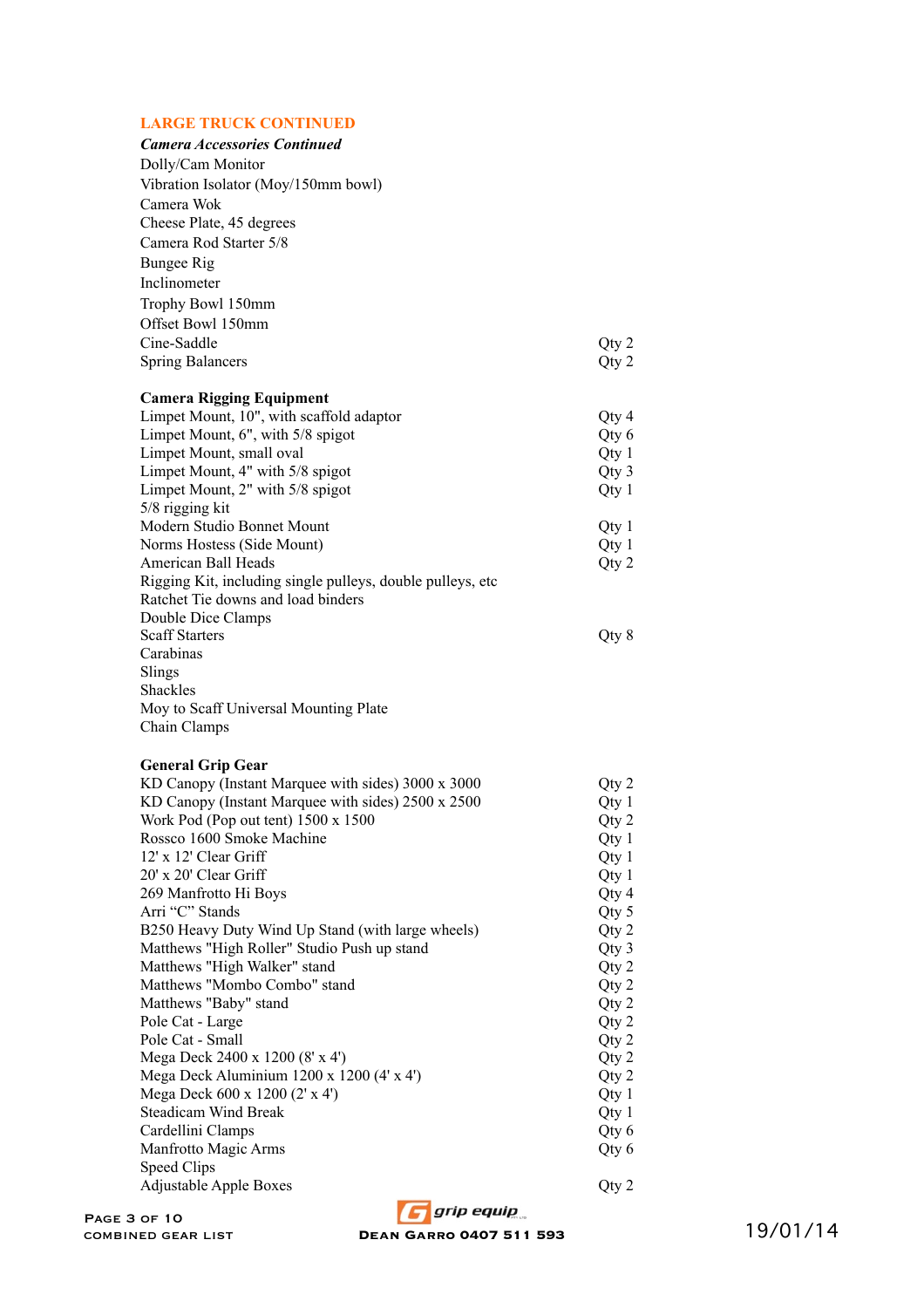# **LARGE TRUCK CONTINUED**

| <b>General Grip Gear Continued</b> |              |
|------------------------------------|--------------|
| Hollywood Clamps                   | Qty 4        |
| <b>Tracking Boards</b>             |              |
| <b>Apple Boxes</b>                 | 3 Nests of 4 |
| Wedges                             |              |
| Pancakes                           |              |
| <b>Kneeling Pads</b>               |              |
| <b>Grovel Mats</b>                 |              |
| <b>Track Blocks</b>                |              |
| Finger wedges                      |              |
| <b>Two Four Sixes</b>              |              |
| Sushi's                            |              |
| Tri Hats                           |              |
| <b>Blankets</b>                    |              |
| <b>Tarps</b>                       |              |
| <b>Tapes</b>                       |              |
| <b>Dulling Sprays</b>              |              |
| Large umbrellas                    |              |
| Ropes                              |              |
| Shot bags                          |              |
| Camo Net                           | Qty 2        |
|                                    |              |
| <b>Generators</b>                  |              |
| 2K Honda silenced, linkable        | Qty 1        |
| 3K Honda silenced, linkable        | Qty 1        |

# **Honda HP400 Power Carrier:** Rubber tracked equipment mover

Example: Can carry Fisher 10 though heavy mud, sand and rough terrain, hills and creeks etc

# **Scaffolding**

| No-Bolt Tower 6' x 6' x 18' Medium Duty               |                  |
|-------------------------------------------------------|------------------|
| Scaff Tube 48mm x 4.5mm Scaff Tube                    |                  |
| Joiners, internal and external                        |                  |
| Scaff starters                                        |                  |
| Couplers, 90 degree                                   |                  |
| Couplers, swivels                                     |                  |
| Aluminium Scaff Planks (4 pieces x 12ft)              |                  |
| Scaff Pipe, 1006 feet total of various sizes          |                  |
| Speed Rail Fittings various, 90's, tees, swivels etc. |                  |
| Modern Studio Frame Corners                           | Qty 12           |
| Modern Studio Ears                                    | Qty 4            |
| Modern Studio Pipe Boom Kit                           | Otv <sub>1</sub> |
| Modern Studio 200mm Tri Truss Makers                  | Oty $4$          |
| Modern Studio 300mm Tri Truss Makers                  | Oty 6            |
| 12' x 12' Lightweight Scrim Frame                     | Qty 1            |
| 20' x 20' Lightweight Scrim Frame                     | Oty 1            |
| Scaff to Grip Heads                                   | Oty 4            |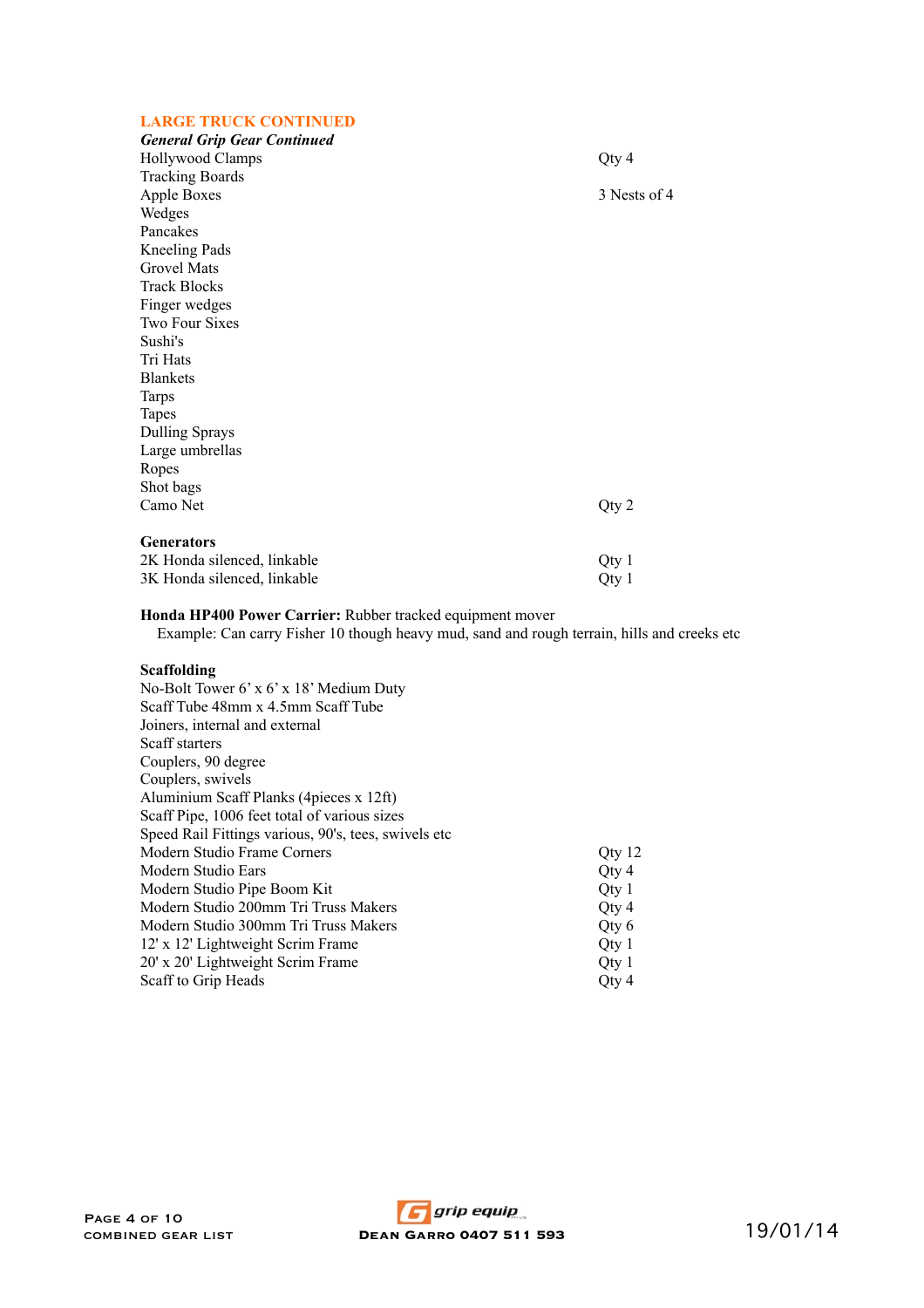# **LARGE TRUCK CONTINUED**

| <b>Green and Blue Screens</b>                          |         |
|--------------------------------------------------------|---------|
| Digital Green                                          |         |
| 20' x 20' with ties                                    | Qty 1   |
| $12'$ x $20'$ with ties                                | Qty 1   |
| $12'$ x $12'$ with ties                                | Qty 1   |
| 22' x 2' with Velcro (Dutchman or joiner)              | Qty 1   |
| $(20x 40$ Digital green screen available, not carried) |         |
| Chromakey Green                                        |         |
| $20'$ x $20'$ with ties                                | Qty1    |
| $20'$ x 12' with ties                                  |         |
| 12' x 12' with ties                                    | Qty 1   |
| $6'$ x $6'$ with ties                                  | Qty 1   |
| 22' x 2' with Velcro (Dutchman or joiner)              | Qty 1   |
| Roll of 100mm Green tape                               |         |
| $(20x 40$ Green screen available, not carried)         |         |
| Chromakey Blue                                         |         |
| $20'$ x $20'$ with ties                                | Qty 1   |
| $12'$ x $12'$ with ties                                | Qty 1   |
| $6'$ x $6'$ with ties                                  | Qty 1   |
| Roll of 100mm Blue tape                                | Qty 1   |
| Various Blue scraps                                    |         |
| $(20x 40$ Blue screen available, not carried)          |         |
|                                                        |         |
| <b>Negative Fill</b>                                   |         |
| 12" x 12" Waterproof Black                             | $Qty$ 1 |
| 20' x 20' Waterproof Black                             | Qty 2   |
| 6' x 6' Black Molton                                   | Qty1    |
| 10' x 5' Black Molton                                  | Qty 4   |
| 12' x 12' Black Velveteen                              | Qty 4   |
| 12' x 12' Black Molton                                 | Qty 4   |
| 15' x 12' Black Molton                                 | Qty 1   |
| 20' x 20' Black Velveteen                              | Qty 2   |
| 22' x 15' Black Velveteen                              | Qty 1   |
| 30' x 20' Black Molton                                 | Qty 5   |
| 20' x 12' Black Molton                                 | Qty 6   |
| Floppys 4' x 4'                                        | Qty 4   |
| Cutters                                                | Qty 3   |
| Flippys                                                | Qty 6   |
| Cutter $2 \times 6$ (Meat axe)                         | Qty 1   |
|                                                        |         |
| <b>Light Diffusion</b>                                 |         |
| Scrim half ounce sail cloth, 12' x 12'                 | Qty 2   |
| Scrim half ounce sail cloth, 6' x 6'                   | Qty 1   |
|                                                        |         |
| <b>General Hardware</b>                                |         |
| Ladder, Waku 6'-20' adjustable A frame                 | Qty 2   |
| Ladder, 20' extension ladder                           | Qty 1   |
| Ladder, Baileys 3' steps, A frame                      | Qty 1   |
| Rake                                                   |         |
| Shovel                                                 |         |
| <b>Broom</b>                                           |         |
| Mattock                                                |         |

Crow Bar Pinch Bar Assorted timber lengths One roll of black plastic

**Mileage outside 20km Melbourne metropolitan zone is \$1.60 per kilometer.**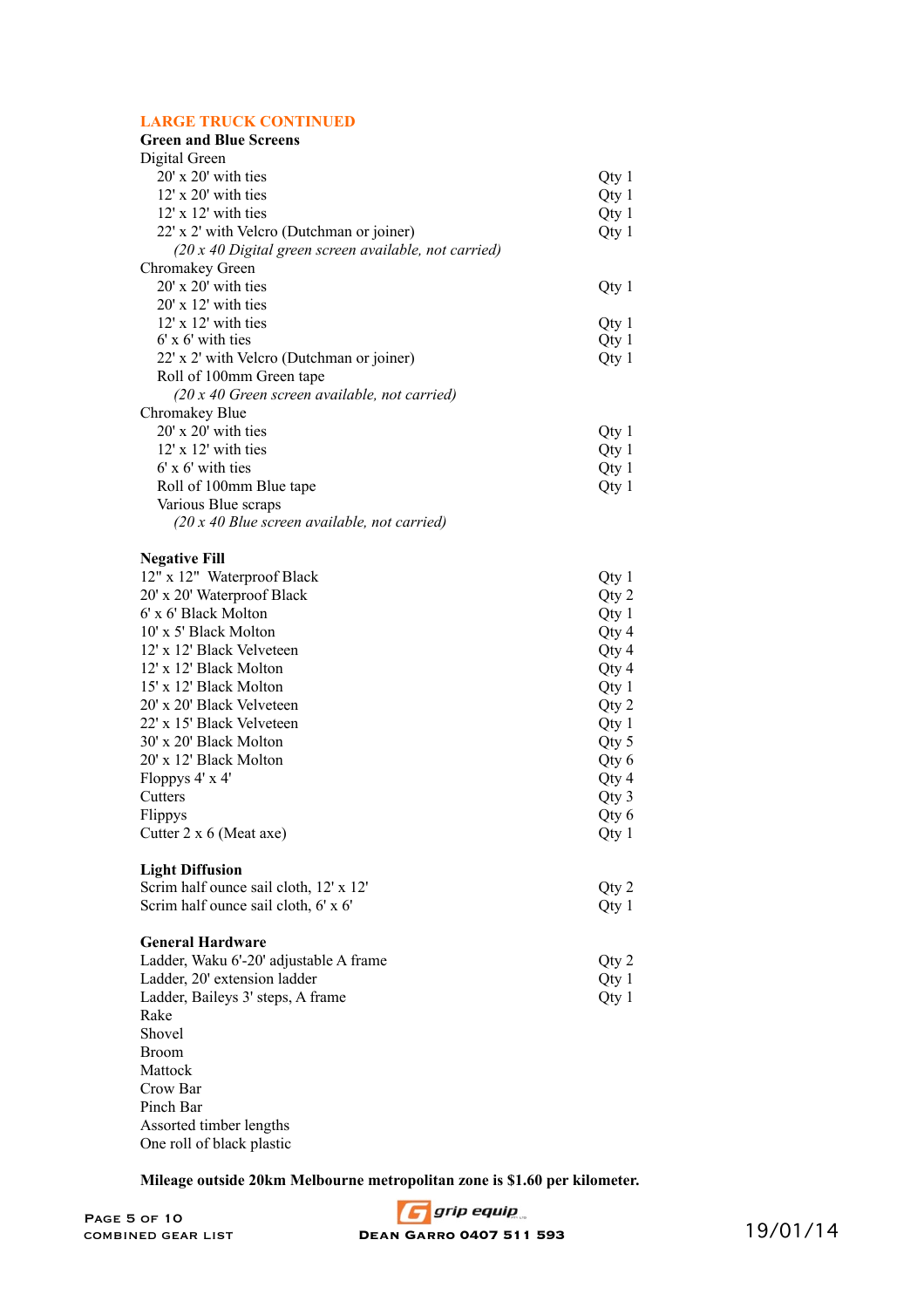# **Small Grip Truck**

# Standard Contents

# **Truck**

Mitsubishi Fuso 6.5 ton GVM Size: Height 3.1mt, Width 2.2mt, Length overall 6.2mts. Registration:- YKW-453

#### **Camera Dollies**

Fisher 11 Rise and Fall Dolly including accessories. Mathews 4 wheel steer weston/doorway dolly. (Rubber or track wheels) Scaff Dolly - Slider Panther Slider - 7 Feet 32 Wheel Dolly (Centipede) Variable Gauge runs on tracks or pipe.

#### **Fisher 11 Accessories**

Rotating Offset Moy / 150mm bowl High boards, low boards and divers etc 6" Riser 12" Riser Fisher Ubangi, 12" offset Studio Wheels Super Soft Compound Pneumatic Wheels Track Wheels Moy to Euro Adaptor 4 Way Leveling Head, moy Low Shot Head, moy

#### **Track**

Precision Track 8 Foot 5 piece Precision Track 5 Foot 1 piece Precision Track 3 foot 1 piece Total 48 feet

# **Camera Accessories**

Panther Gas Bazooka Weaver/Steadman Two Axis Fluid Head Trophy bowl 150mm Ronford Trophy bowl 100mm Off set 150mm and 100mm Ronford Ronford Paddle Mount 150mm Static bowl 150mm 45° Wedge/Cheese Plate GripTech Spyder High Hat Moy/150 Bowl Bowl to Euro Adapter Scaff to Euro Adapter Riser 12 inch (Euro) Riser 6 Inch (Euro) Ladder Mount (Euro) Hi Hat (Euro) Modern Studio Bazooka Base Rocker Plate Three Way Leveler Camera Wok Wind-up Camera pedestal (Bazooka) Bonnet mount with 4 limpets (suction cups) Cinisaddle Qty 2

PAGE 6 OF 10<br>COMBINED GEAR LIST

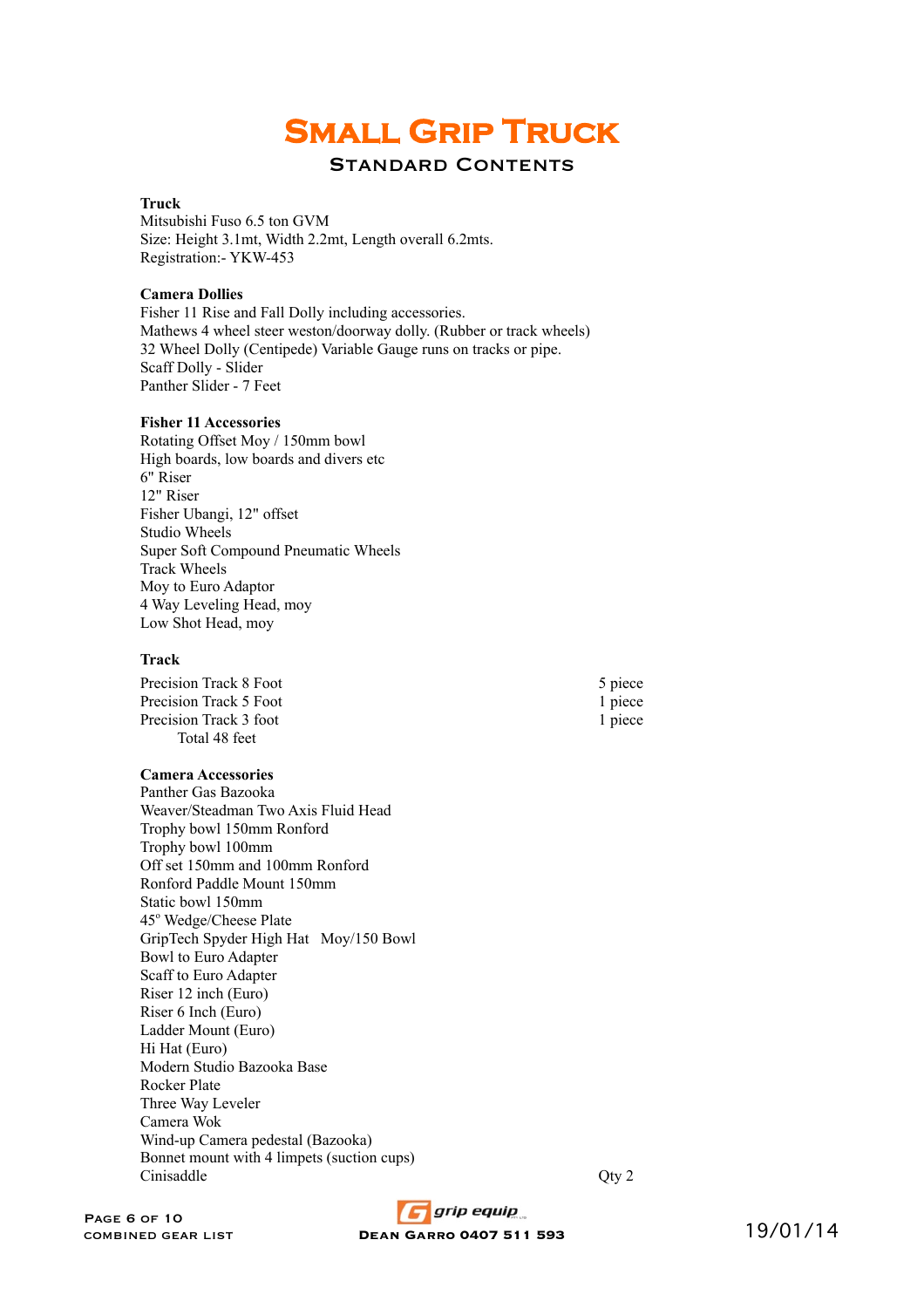## **SMALL TRUCK CONTINUED**

| Scaffolding                                   |       |
|-----------------------------------------------|-------|
| 4mt Aluminum Scaffold Planks                  | Qty 2 |
| Assorted length of scaffold tube and fittings |       |
| Modern Studio Frame Corners                   | Qty 4 |
| Modern Studio Ears                            | Qty 2 |
| Modern Studio Pipe Boom Kit                   |       |
| Modern Studio Pipe Joiners                    | Qty 4 |
| Modern Studio 300mm Tri Truss Makers          | Qty 3 |
| Modern Studio Scaff to Grip Heads             | Qty 4 |
| 12' x 12' Lightweight Frame                   | Qty 1 |
| Alloy Megadeck 4' x 4'                        | Qty 1 |
| Alloy Megadeck 2' x '4'                       | Qty 1 |
| Scaff Pipe Spreader Kit                       |       |
|                                               |       |

## **Timber** 6' x 3' Tracking boards Qty 3 Various sizes of smaller planks 2 x 1' etc. Apple boxes 2 nests of six 2 nests of 6<br>Pancakes 2 sets of 5<br>2 sets of 5 Pancakes  $2$  sets of  $5$ Wedges  $246\overline{\smash{\big)}\mathsf{s}}$ Flats Finger wedges Sushi's

#### **Stands**

| Mathews Mombo Combo                 | Qty 2 |
|-------------------------------------|-------|
| Arri Avenger "C" Stands             | Qty 6 |
| 269 Manfrotto 3 stage Hi Boy Stands | Qty 4 |
| Avenger 2 Stage Stands              | Qty 3 |
| Various Cutter Blades               | Qty 5 |
| Medium Combo Stand Avenger          | Qty1  |
| $4'$ x $4'$ Floppy's                | Qty 2 |
| Flippy (various sizes)              | Qty 3 |
| Cutter $2 \times 6$ (Meat axe)      | Qty 2 |
| Hollywood clamps                    | Qty 4 |
| Big Ben's                           | Qty 4 |
| Magic Arms                          | Qty 4 |
| Pole Cat - Large                    | Qty 1 |
| Pole Cat - Small                    | Qty 1 |
| <b>Negative Fill</b>                |       |
| 10' x 5' Black Molten               | Qty 4 |
| 12' x 15' Black Velveteen           | Qty 1 |
| 20' x 20' BlackMolten               | Qty 1 |
| 12' x 12' Black Molten              | Qty 5 |
| 16' x 4' Black Velveteen            | Qty 1 |

16' x 4' Black Velveteen Qty 1<br>
8' x 4' Black Velveteen Qty 5 8' x 4' Black Velveteen Qty 5<br>
10' x 4' Black Velveteen Qty 6 10' x 4'Black Velveteen Qty 6<br>
6' x 6' Frame Black Qty 1

 $6'$  x  $6'$  Frame Black Plus assorted hankies.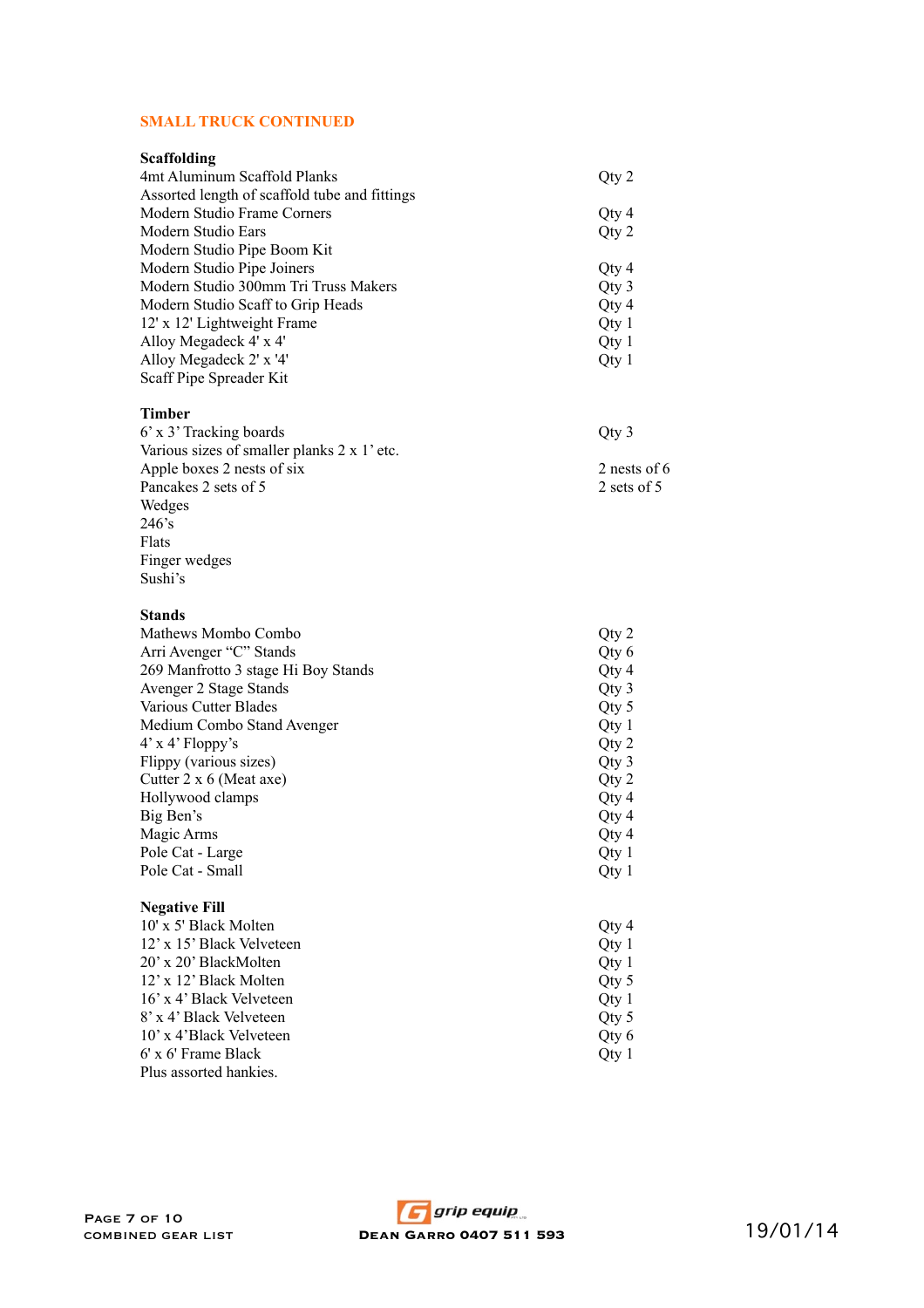## **SMALL TRUCK CONTINUED**

| <b>General Grip Equipment</b>                            |           |
|----------------------------------------------------------|-----------|
| 2k Honda Generator                                       |           |
| Work Pod (Pop out tent) 1500 x 1500                      | Qty 2     |
| 3mt x 3mt KD Marquee with sides                          | Qty 2     |
| Assorted electric tools; hand tools and various hardware |           |
| $6'$ x $6'$ Blue Screen with frame                       | Qty 1     |
| Steadicam Windbreak                                      |           |
| Cardellini Clamps                                        | Qty 4     |
| Safety harnesses and ropes                               |           |
| Tapes, sprays and general on set equipment.              |           |
| <b>Black plastic</b>                                     |           |
| Drummers stool                                           | Qty 2     |
| Umbrellas                                                |           |
| Kneeling pads                                            |           |
| <b>Tarps</b>                                             |           |
| Ropes                                                    |           |
| Ratchet straps                                           |           |
| Spade                                                    |           |
| Chain grips                                              |           |
| Safety wires                                             |           |
| General rigging gear                                     |           |
| Waku 6' to 20' Ladder and step-ladder                    |           |
| Car Detailing Kit                                        |           |
| Shot bags                                                | $Q$ ty 30 |
|                                                          |           |

Mileage outside 20km Melbourne Metropolitan zone is \$1.20 per kilometre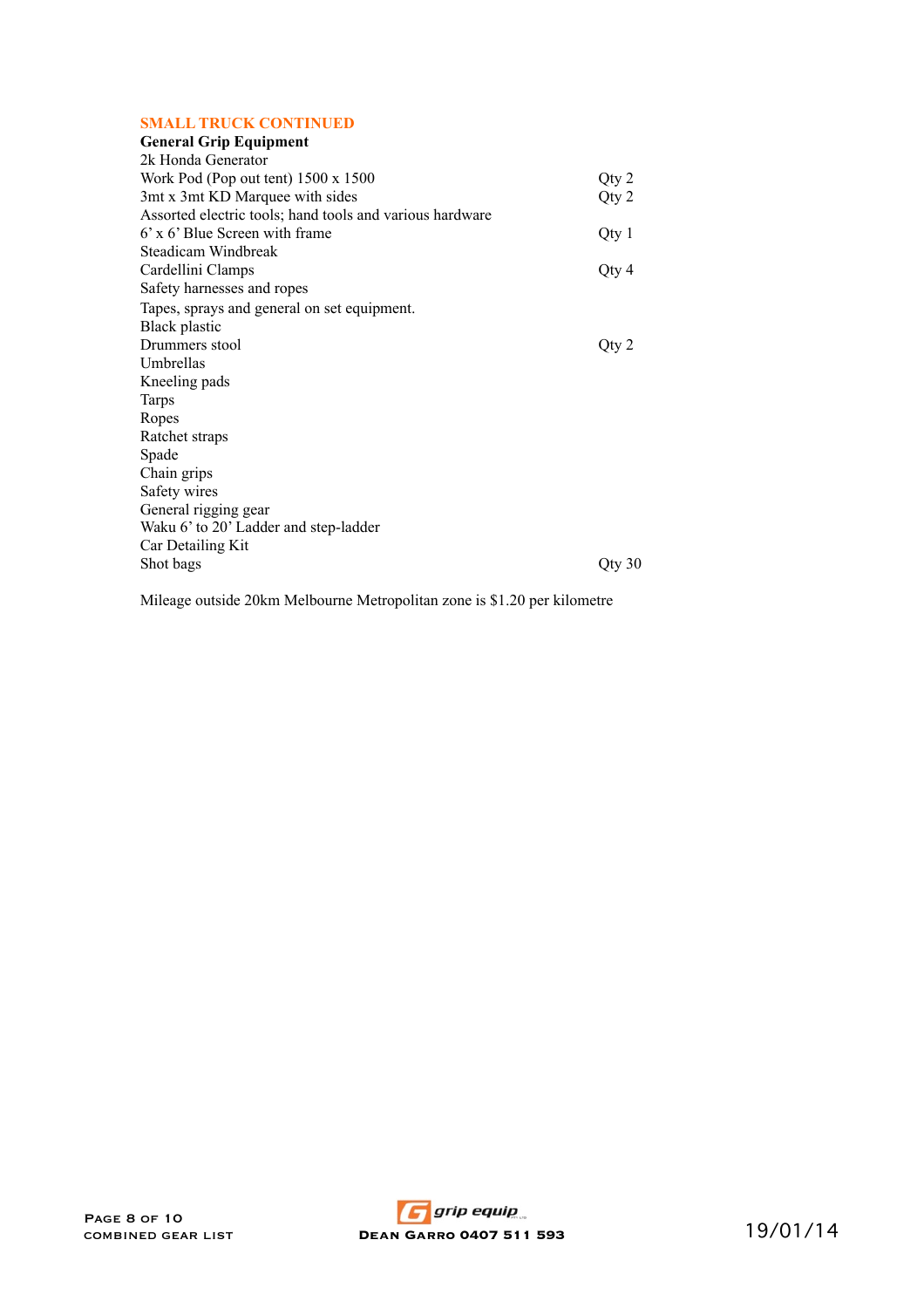# **Additional Items Available**

**The following items are in addition to what is on the individual package lists.**

**Nissan Navara** 4 x 4 Tray, with tow bar.

**Toyota Landcruiser** 4 x 4 Tray, with tow bar and winch.

**EZGO Golf Cart** with steadicam mounts (shoot forward or backwards). Designed as a utility for moving equipment on sensitive lawns, bike paths, parks etc. Comes on own trailer.

**Assotechnica Tube Crane.** Lens Height 2' to 14'.

**Yamaha 4x4 Quad Bike.** Front and rear platforms for steadicam or hard mounts

**Egripment Mini Jib 3'**Lift mounts to legs or dolly.

Assotechnia Tube Crane: Lens Height 2' to 14' **Scorpion Crane** Lens Height 12'

Scorpion Track 600mm wide, 76 ft and 180° Curve

**Wheelchair Dolly** Custom made for film work.

**180 deg Curved Track** (four pieces) elemack type fixed

| No- Bolt Scaffold Tower $6' \times 6' \times 18'$ Medium Duty on own trailer | Otv <sub>1</sub> |
|------------------------------------------------------------------------------|------------------|
| <b>Crash Boxes</b> (Ned Kelly's)                                             | Otv 2            |

- **Splash Box** Qty 1
- **Speed Rail Scaff Kit 40mm (1¼")**

#### **Miscellaneous Items**

6' x 4' x 12' Oldfields Scaffold Tower

| Ladder 40' Extension<br>Ladder 15 foot step ladder, wide base | Qty 1<br>Qty 1                          |
|---------------------------------------------------------------|-----------------------------------------|
| Mega Deck 1200 x2400 (8' x 4')                                | $Qty 5$ (2 more are in the large truck) |
| Mega Deck 1200 x 1200 (4' x 4')                               | $Qty$ 2 (2 more are in the large truck) |
| Turntable, electronic 600mm / 900mm / 1200mm                  | Qty 1                                   |
| Turntable, manual 1200mm                                      | Qty 1                                   |
| 4' x 4' Reflector boards, gold                                | Qty 1                                   |
| 4' x 4' Reflector boards, silver                              | Qty 1                                   |
|                                                               |                                         |

Bicycle Tow Dolly (tows bicycle behind tracking vehicle for close up)

Body Mount

Electronic Macro Product Dolly

"I" Beam, pair, 20' each